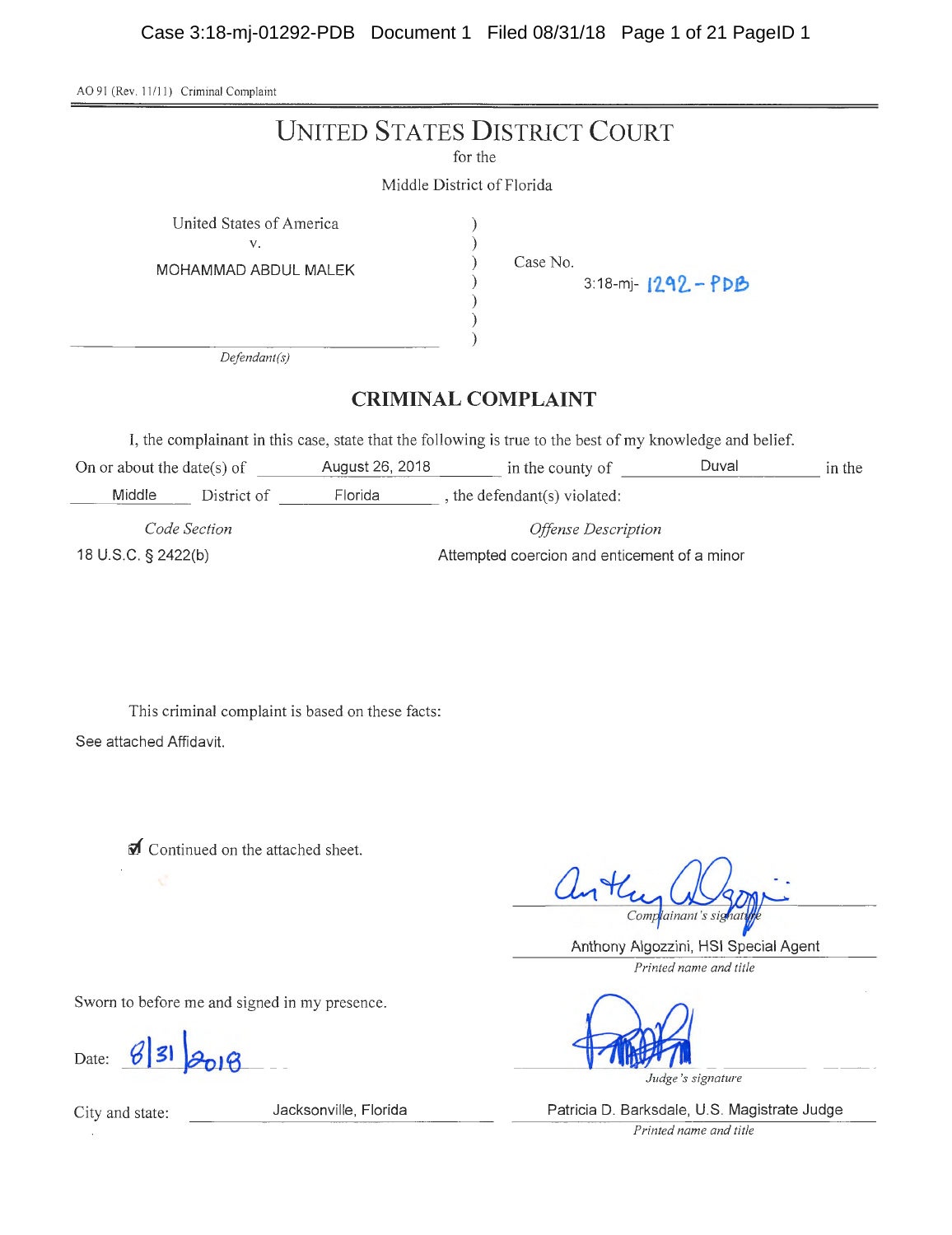Case 3:18-mj-01292-PDB Document 1 Filed 08/31/18 Page 2 of 21 PageID 2

## **.AFFIDAVIT**

I, Anthony Algozzini, being duly sworn, state as follows:

## **INTRODUCTION**

I. I am a Special Agent with U.S. Immigration and Customs Enforcement (ICE)/Homeland Security Investigations (HSI), an agency of the United States Department of Homeland Security (DHS). I have been employed since May 2003 and I am currently assigned to the Office of the Assistant Special Agent in Charge, Jacksonville, Florida. I have a Bachelor's degree in International Business. I have successfully completed the Criminal Investigator Training Program and ICE Special Agent Training Academy at the Federal Law Enforcement Training Center in Brunswick, Georgia. I am classified and trained as a Federal Law Enforcement Officer, with federal statutory arrest authority. In my capacity as a Special Agent, **l**  have participated in numerous types of criminal investigations, during the course of which I have conducted or participated in physical surveillance, undercover transactions, executions of search and arrest warrants, controlled delivery transactions of narcotics and other contraband, asset forfeiture including real property, and other complex investigations. I have attended advanced training in criminal investigations including training regarding the investigation of Internet crimes against children and computer crimes. Internet Crimes Against Children (ICAC) is a national organization that provides specialized high-technology training and resources to law enforcement agencies that investigate crimes dealing with the online sexual solicitation and sexual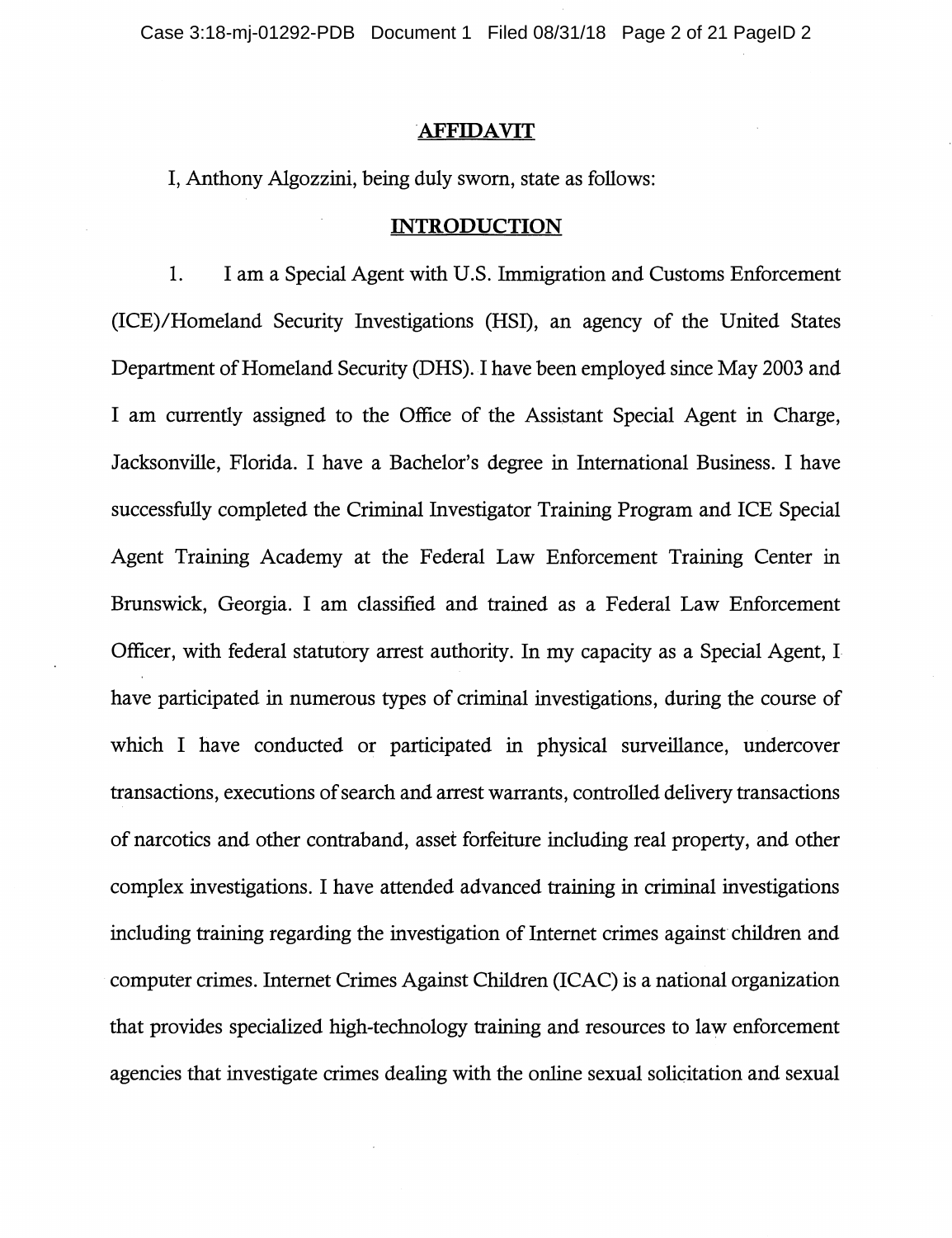exploitation of children, including the collection and trading of images of child pornography. The following is a list of courses in which I have received training: ICAC CyberTips Overview, ICAC Peer to Peer Essentials, ICAC Ares Investigations and ICAC Bit Torrent Investigations. Since becoming a Special Agent, I have worked with experienced Special Agents who also investigate child exploitation offenses. In the performance of my duties, I have investigated and assisted in the investigation of matters involving the advertisement for, production, receipt, transportation, distribution, and possession of child pornography, and sex trafficking of children.

2. As a federal agent, I am authorized to investigate violations of United States laws and to execute search warrants and arrest warrants issued under the authority of the United States. I have investigated and assisted in the investigation of criminal matters involving the sexual exploitation of children that constituted violations of 18 U.S.C. §§ 2251, 2252, 2252A, 2422, 2423, and 1591, as well as Florida state statutes that criminalize the sexual activity with minors and other methods of child sexual exploitation. In connection with such investigations, I have served as case agent, have been the affiant for search warrants, and conducted interviews of defendants and witnesses. As a federal agent, I am authorized to investigate and assist in the prosecution of violations of laws of the United States, and to execute search warrants and arrest warrants issued by federal and state courts.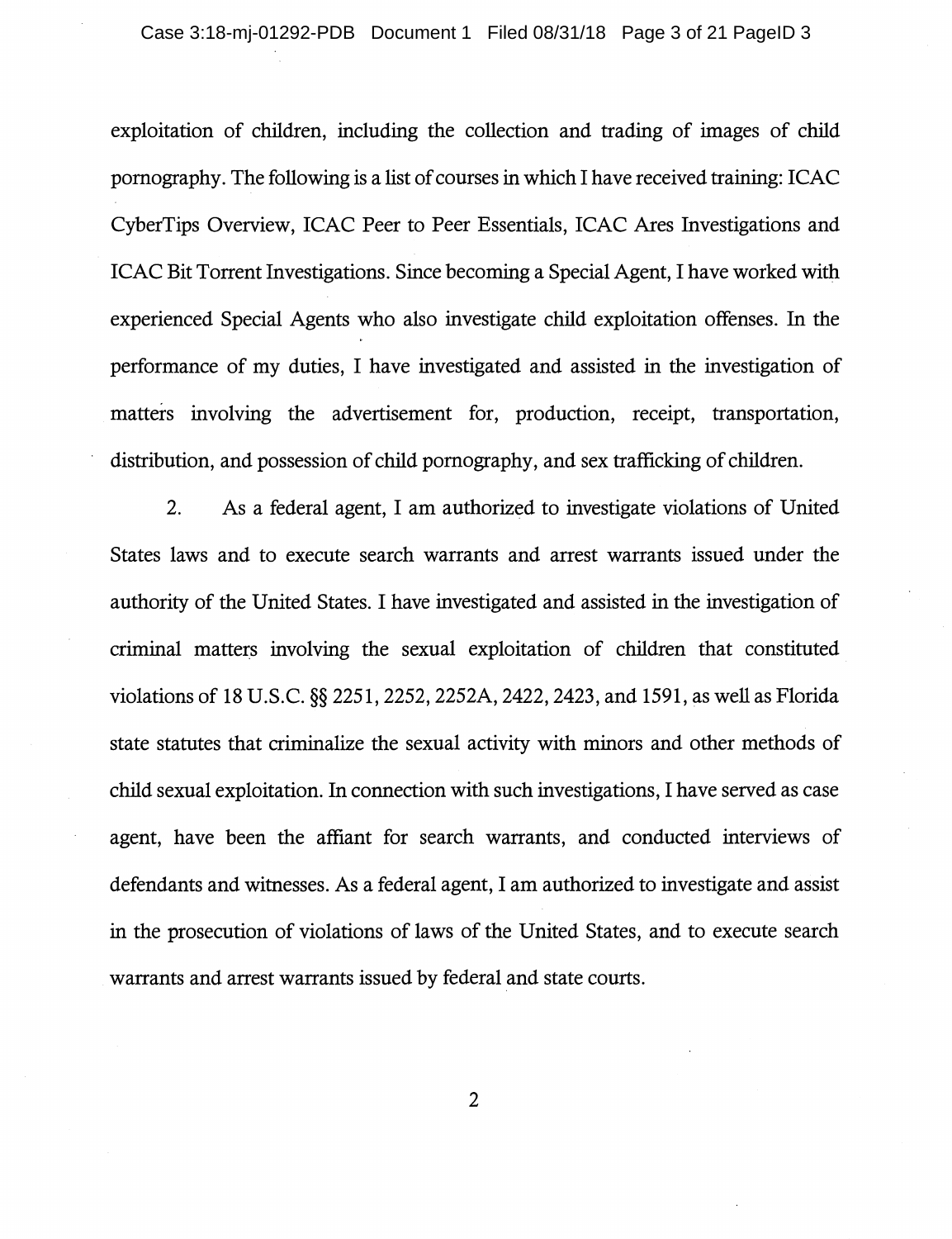3. The statements contained in this affidavit are based on my personal knowledge, as well as on information provided to me by experienced Special Agents and other law enforcement officers and personnel. This affidavit is being submitted for the limited purpose of establishing probable cause for the filing of a criminal complaint, and I have not included each and every fact known to me concerning this investigation. I have set forth only the facts that I believe are necessary to establish probable cause to believe that MOHAMMAD ABDUL MALEK has committed a violation of Title 18, United· States Code, Section 2422(b), that is, attempted enticement of a minor.

4. I make this affidavit in support of a criminal complaint against MOHAMMAD ABDUL MALEK, that is, on or about August 23, 2018, through on or about August 26, 2018, in the Middle District of Florida, MOHAMMAD ABDUL MALEK, using a facility of interstate commerce, that is, by computer via the internet, did knowingly and willfully attempt to persuade, induce, entice, and coerce a person whom MALEK believed had not reached the age of 18 years, to engage in sexual activity for which a person can be charged with a criminal offense under the laws of the state of Florida, that is, the crime of lewd or lascivious battery upon a person less than 16 years of age, in violation of Sections 800.04(4)(a) and 800.04(4)(b), Florida Statutes, all in violation of Title 18, United States Code, Section 2422(b).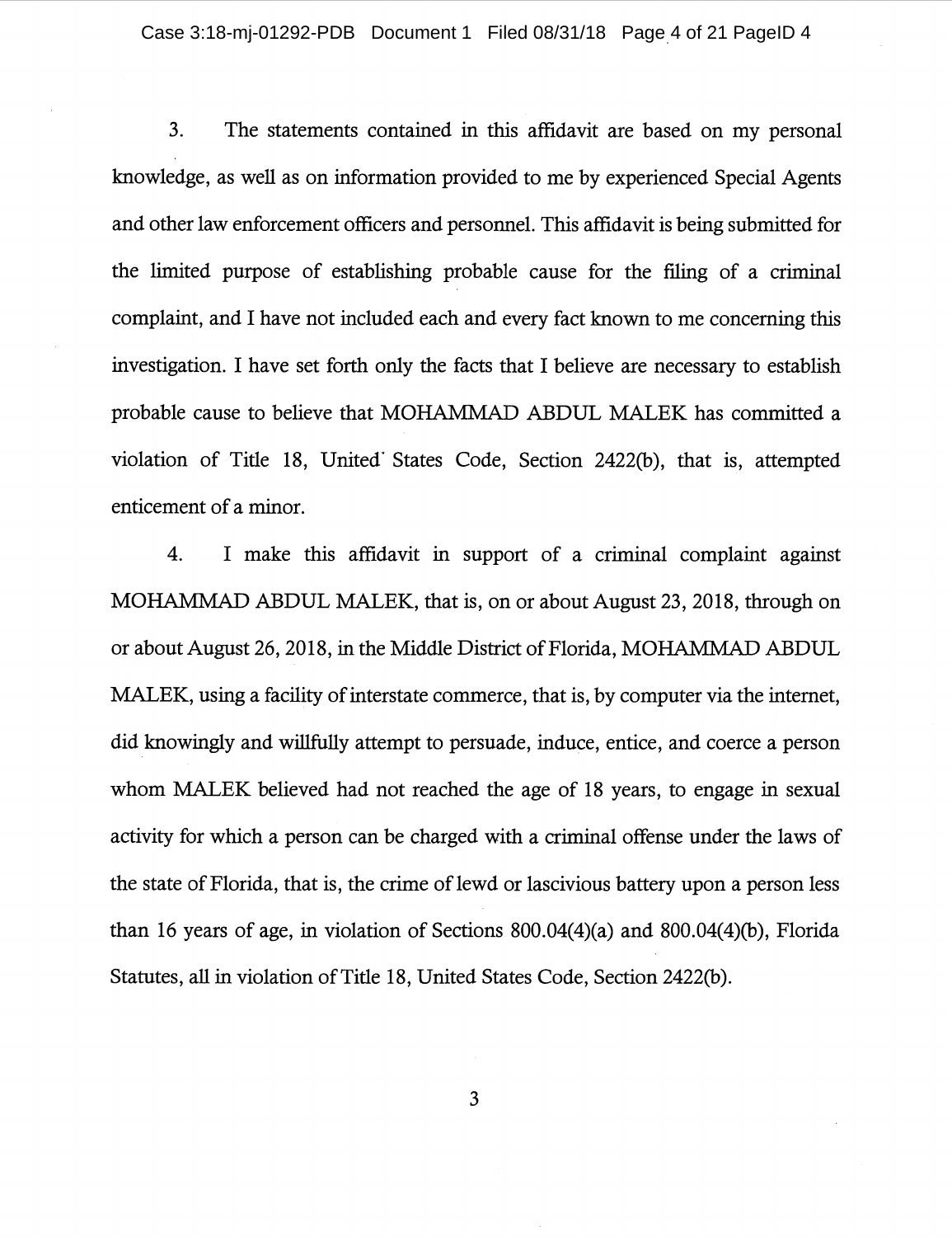5. On August 28, 2018, I spoke with Detective Jessica Maynard with the Jacksonville Sheriff's Office (JSO), Internet Crimes Against Children Unit, and she provided information about an investigation that resulted in the arrest of MOHAMMAD ABDUL MALEK on August 26, 2018, in Jacksonville, Duval County, Florida. I know that Detective Maynard is a sworn JSO Deputy Sheriff who is assigned to the JSO Internet Crimes Against Children Unit, is a member of the North Florida ICAC and therein conducts investigations involving internet crimes against children. Detective Maynard advised, in summary and in substance, that MALEK had been arrested by JSO on August 26, 2018, and charged with several violations of Florida statutes involving child sexual exploitation. Detective Maynard advised that she was the undercover officer involved in this investigation.

6. On August 29, 2018, I continued to discuss the details of this investigation by telephone with Detective Maynard. On August 28 and 29, 2018, Detective Maynard advised me of, in substance and among other things, the following:

a. On August 22, 2018, Detective Maynard was acting in the capacity of an undercover officer and began conducting an online undercover operation targeting suspects using the internet to sexually exploit children with the internt to meet for the explicit purposes of engaging in sexual activity.

b. On August 22, 2018, to implement the investigation, Detective Maynard posted an online ad on the website "Craiglist." The ad was placed under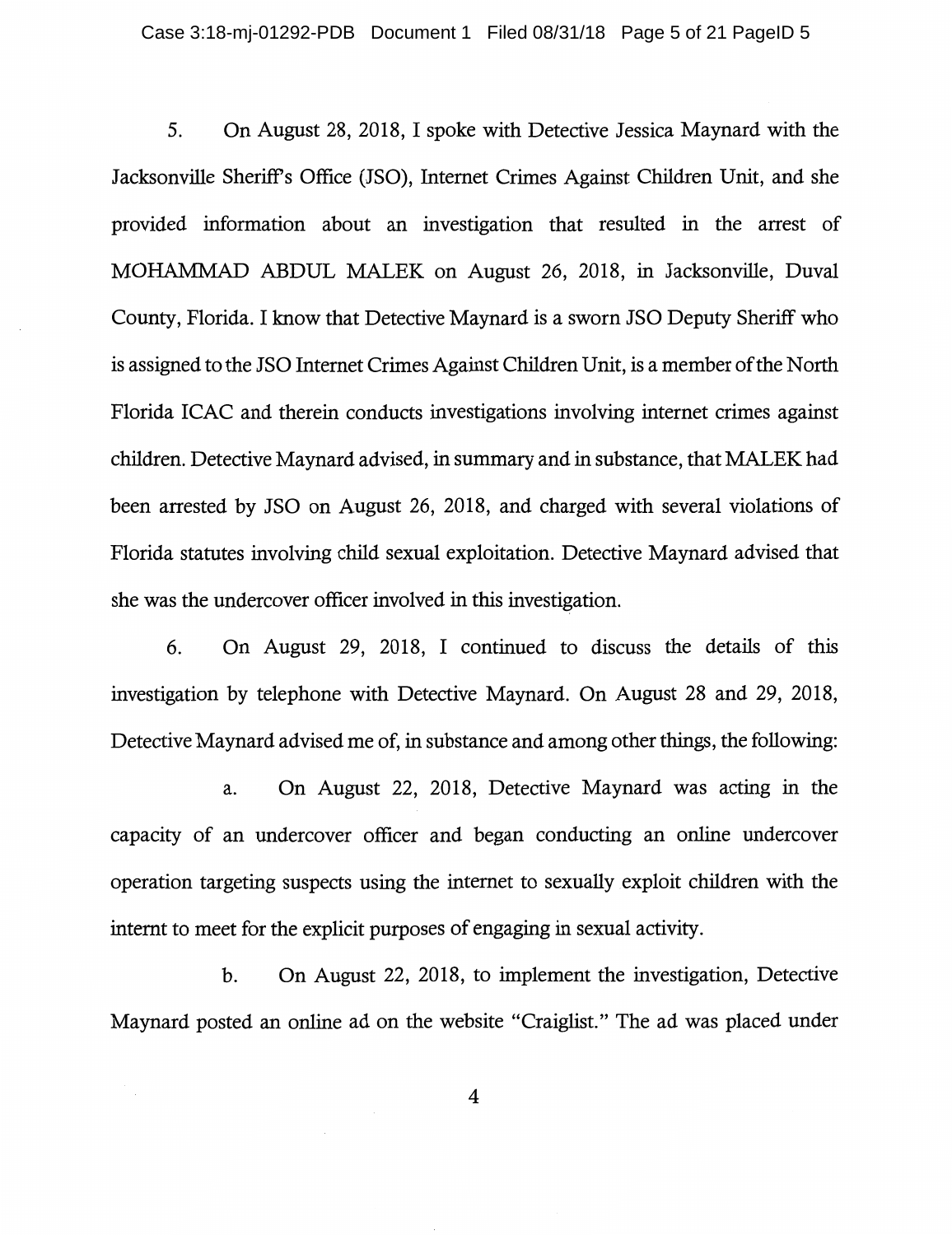"community *I* activity partners" section of the Jacksonville, FL Craigslist. The ad stated, "Looking 2 learn (Atlantic)" "Hey!! I'm lookin 2 learn something new .. .I'm totally bored here visiting my granny!. HMU if ur real".

c. In this investigation, Detective Maynard assumed the persona of a 13 year old female. Only hours after Detective Maynard published the ad on Craigslist, the user "Mac," who was identified as MALEK, began actively contacting the undercover persona.

d. The texted conversation between the undercover 13 year old persona used by Detective Maynard, hereafter referred to as "UC," and the user "Mac" began on August 23, 2018 and continued until August 26, 2018. Detective Maynard made copies of and preserved as evidence the Craiglist ad, Craiglist messages, and text messages exchanged between UC and "Mac," identified as MALEK.

7. On August 29, 2018, I received copies of the Craiglist ad, Craiglist messages, and text messages exchanged between UC and "Mac," identified as MALEK, from Detective Maynard. I have reviewed these messages and learned the following:

a. On August 23, 2018, at 0026, UC received an email Craiglist response from "craigslist reply 520f" "520fb04560473f66b2c0723c64993428@reply.craigslist.org" that stated, "I can teach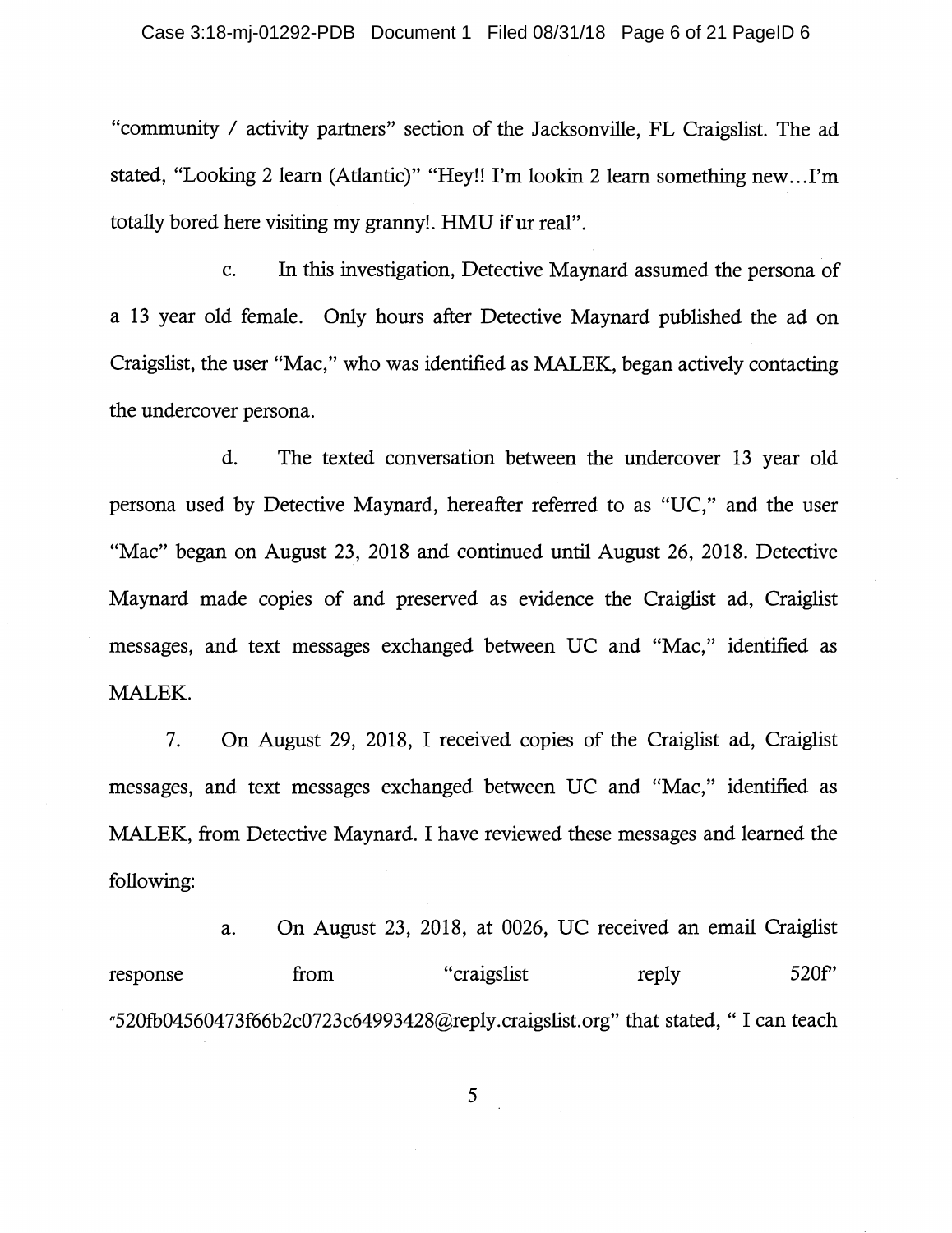you love making....". At 1619, UC responded, "Hi Im S \_\_\_. Wats ur name?" At 1753, UC received an email Craiglist response from "Virgoman" "520fb04560473f66b2c0723c64993428@reply.craigslist.org" that stated, "Mac" "Sent from my iPhone". UC responded, "Hi Mac. How r u?" "Mac" responded, "Good. How are you?" UC responded, "Good. How old r u?" "Mac" responded, "50 and u?" UC responded, "Im almost 14". "Mac" responded, "You are too young". UC responded, "Oh ok. Bye". "Mac" responded, "Bye. Good luck, be careful. You are too young for this type ad." UC responded, "Ok thanks". "Mac" responded, "What do you want to learn S\_\_\_\_?" UC responded, "well it depends on wat u can teach me". "Mac" responded, "S<sub>\_\_\_\_</sub>, tell me your interest and I will teach you some nice things." UC responded, "Ok. How old r u?" "Mac" responded, "I told you, I am 50. I am a mechanical engineer." UC responded, "Sorry ... I forgot u told me already. I haven't done much at all so...". "Mac" responded, "That's ok S<sub>\_\_\_\_</sub>. Do you live with your parents?" UC responded, "yea but im here at my grannys house this weekend. its easier 4 me to text. Can u text? Im 9\_\_\_\_\_\_\_\_\_\_\_\_\_". "Mac" responded, "Sure. My number is 850-321-\_."

b. On August 23, 2018, through August 26, 2018, UC and "Mac" continued the conversation using text messaging. During this period UC and "Mac" exchange approximately 781 text messages.

c. On August 23, 2018, at 2139, UC sent a text message to 850-321-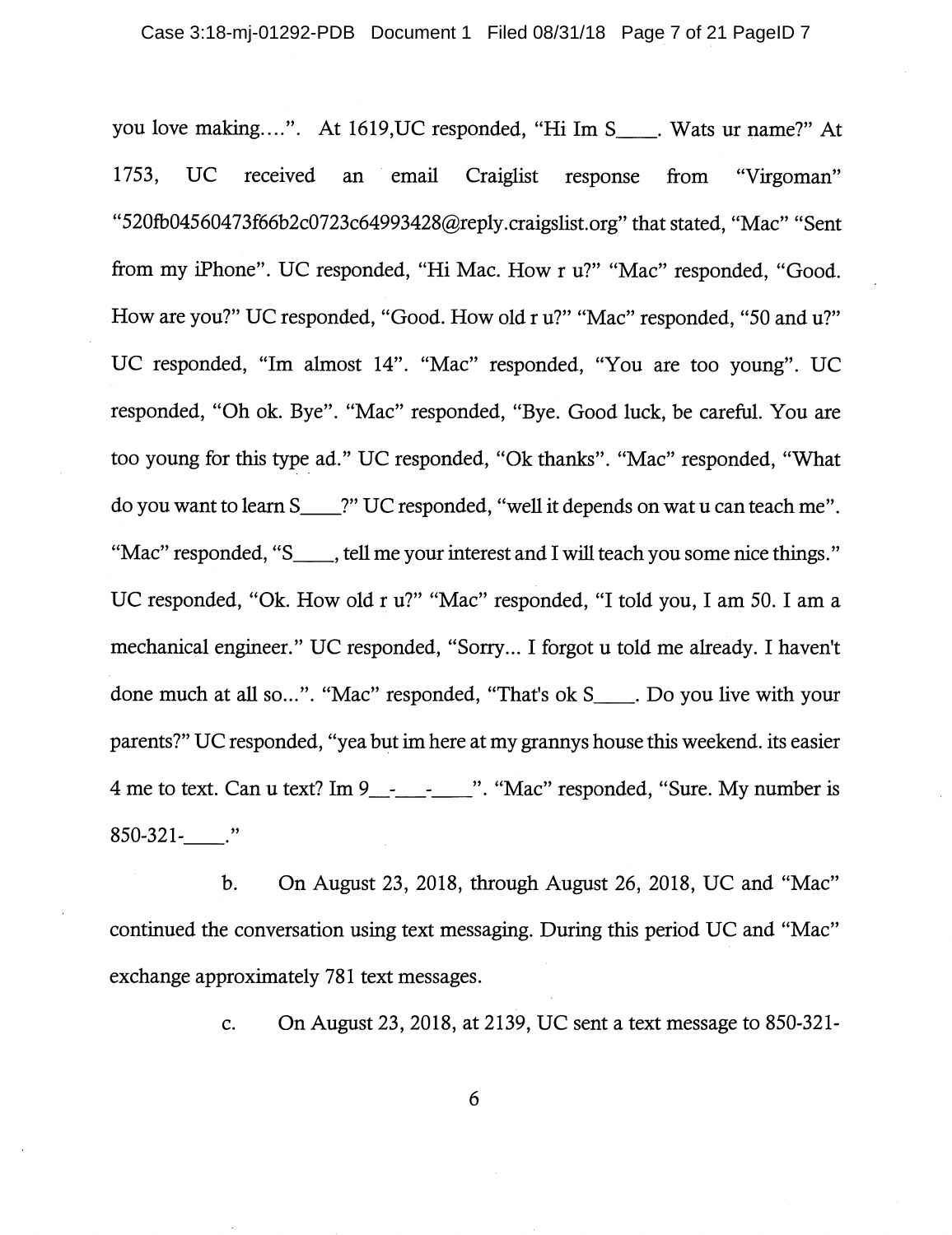that stated, "Mac?" At 2139, UC received a message from 850-321-\_\_ with the response, "Yes S \_\_ ". UC responded, "Hi". "Mac" responded, "Are you getting bored in your grandma's house?" UC responded, "lol yeah what r u doing?" "Mac" responded, "I am on the computer" "Loi" "Nothing to do" "What are you doing?" UC responded, "sorry I was getting a snack lol". "Mac" responded, "Enjoy your snack..lol" "Where is your grandma?" UC responded, "lol it was yummy...oreo cookies lol". "Mac" responded, "Like Oreo cookies .. Joi" "Did you eat dinner?" UC responded, "yep... meatballs and wings. U?" "Mac" responded, "Yes I ate chicken and rice" "When are you going back home?" UC responded, "Well that sounds better then what I ate lol" "except the Oreos tho lol". "Mac" responded, "S \_\_\_ , can you send me your picture?" UC responded, "Of course :)". UC then sent a photo used by JSO for this type of investigation depicting a young looking female to "Mac." UC responded, "Oh sweetie, it's a nice pie". UC responded, "awe well thanks!". "Mac" responded, "Where is your home?'' UC responded, "Do u have a picture?" "Mac" responded, "I have on my computer. I will send you tomorrow". UC responded, "promise?" "Mac" responded, "Where are your parents?" "Promise I will send" UC responded, "lol ok cool". "Mac" responded, "Your smile is sweet" "Tell me about your parents". UC responded, "Thanks ur so nice" "Mom works alot so have 2 b here". "Mac" responded, "Where does your mom live?" UC responded, "we used 2 live here and moved out of state but she brought me here 4 the weekend". "Mac"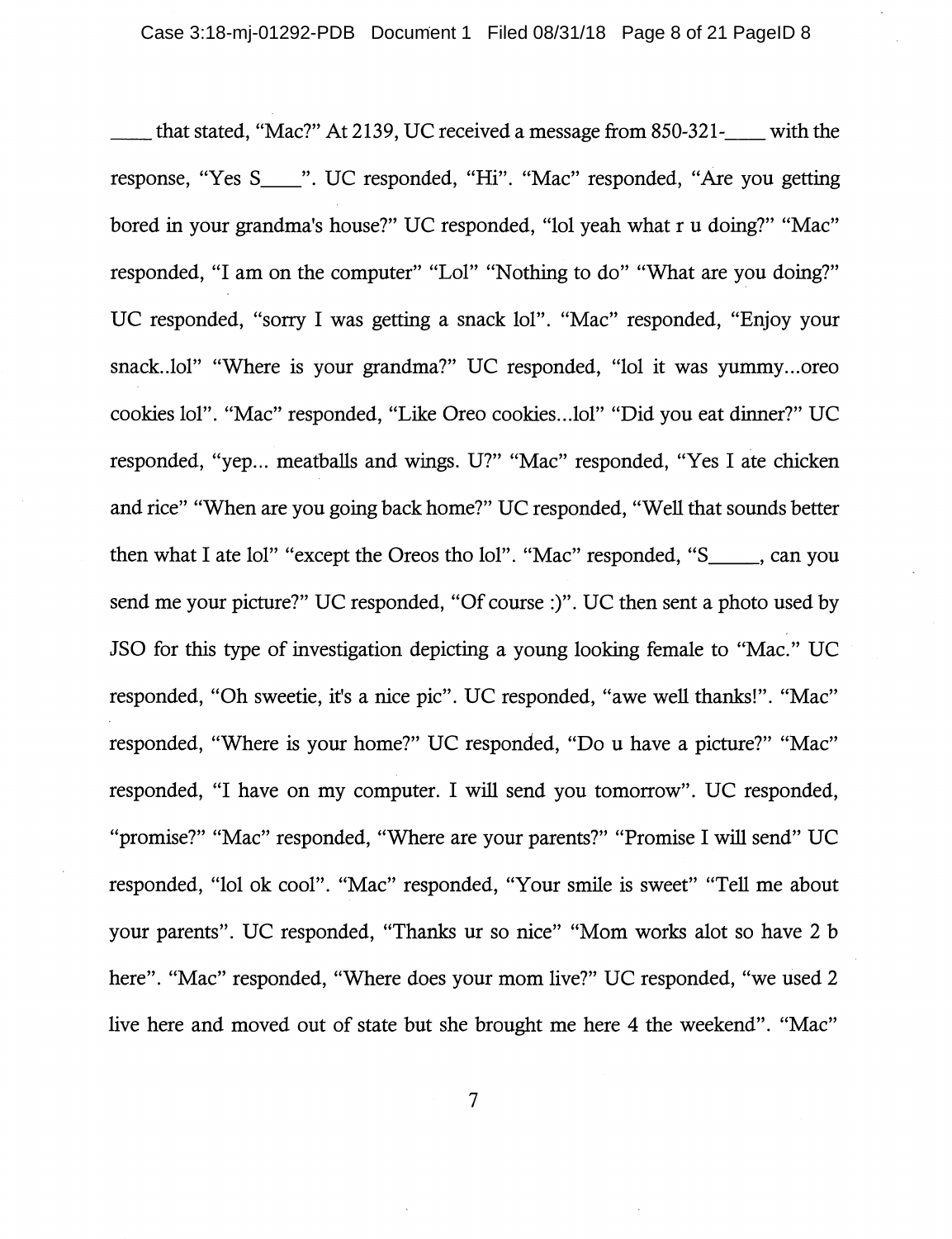responded, "Oh nice". UC responded, "Dou live in Jax?" "Mac" responded, "When are you going back?" "Close to Jax". UC responded, "lol ok". "Mac" responded, "Small town name St. Marys" "In which grade you are?" UC responded, "8th" "is that where they have a little water park?" "Mac" responded, "Nice" "I think so" "Do you have a good grade?" UC responded, "I think ive been there ... but i thought it was in georgia". "Mac" responded, "You are right, it is in GA. Only 30 miles north of Jax" UC responded, "thats not 2 far right?" "Mac" responded, "No I go to Jax at the weekend". UC responded, "like u live here and there?" "Mac" responded, "No I live in St Mary". UC responded, "oh ok. .. u mean u just come visit lol". "Mac" responded, "Yes" "Nothing to do here".

d. On this same date, the conversation continued and UC and "Mac" discussed hobbies and what they liked to do for fun. "Mac" acknowledged UC being a minor. "Mac" responded, "Love to travel". UC responded, "i want 2 travel when im old enough". "Mac" responded, "You grow up 18, have a boy friend and travel". UC responded, "Yes that will be fun!" "Mac" responded, "Do you have a boy friend now? UC responded, "no". "Mac" responded, "Good, be good girl and study".

e. On this same date, the conversation continued and "Mac" again acknowledged UC being a minor. "Mac" began to inquire about UC having a boyfriend. UC responded, "u said earlier u would teach me nice things ... wat r they?" "Mac" responded, "Depending your interest". UC responded, "Im interested in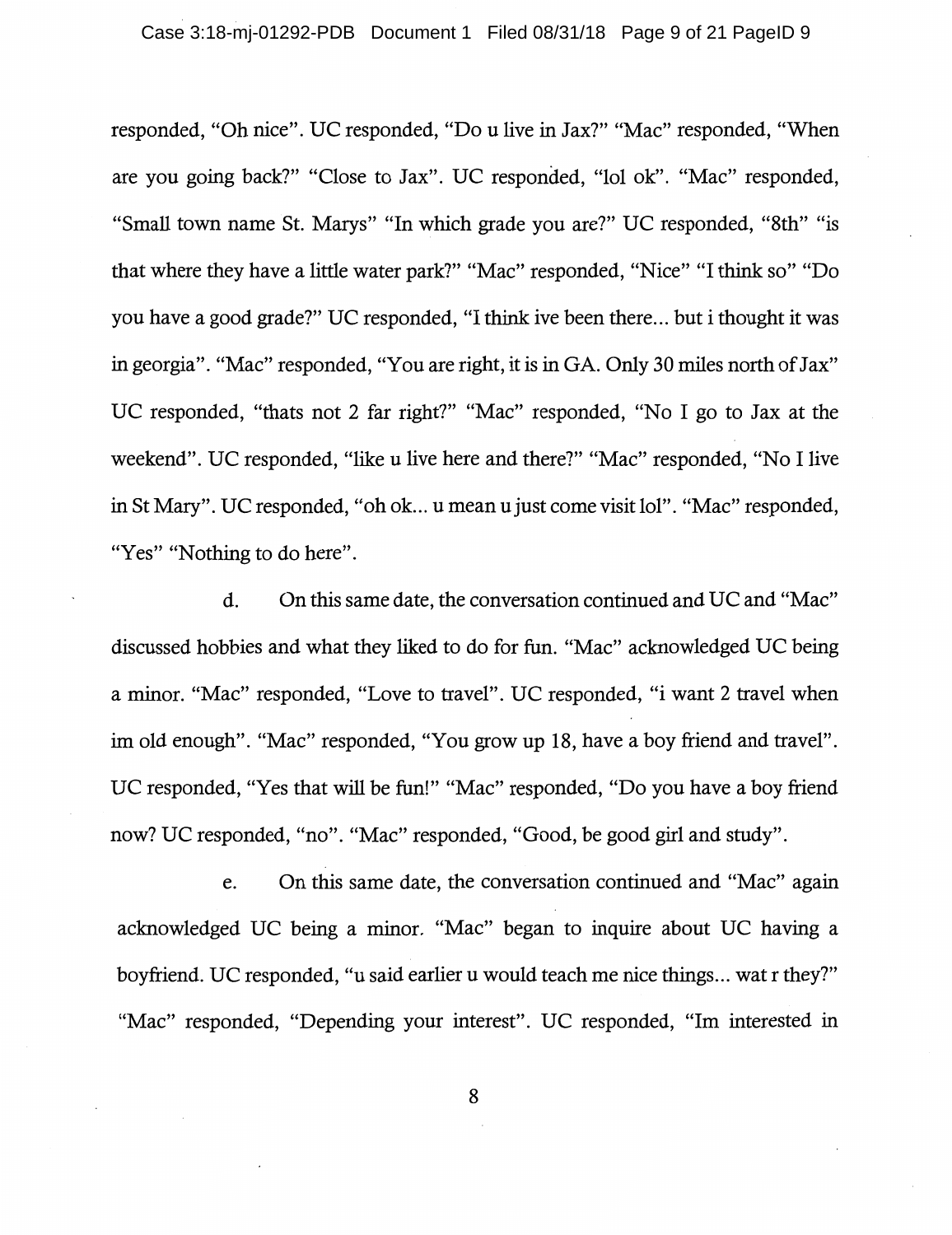learning". "Mac" responded, "Pick up a subject or topic". UC responded, "wats ur favorite". "Mac" responded, "I teach engineering students" "That is boring" "I want to teach you something but you are a minor". UC responded, "what do you want to teach me?" "Mac" responded, "I did not know you were a minor. Sorry about that." UC responded, "Im confused". "Mac" responded, "Tell me about your boy friend- I will listen". UC responded, "i dont have one... i want 2 know wat u can teach me". "Mac" responded, "Did you fall in love with any boy as yet!" UC responded, "nope". "Mac" responded, "Do you like any boy". UC responded, "not really...boys at school are immature". "Mac" responded, "Why do you think so". UC responded, "idk ... just childish". "Mac" responded, "just talk to me" "Did any one hurt you?" UC responded, "no". "Mac" responded, "That is nice".

f. On this same date, the conversation continued and "Mac" was again reminded of the age of the persona. "Mac" asked, "What is your date of birth?". UC responded, "feb 2" "2.2.2005". "Mac" responded, "Did you celebrate your birthday?" UC responded, "not really". "Mac" responded, "Why not" "I would sent you gift if I knew you before". UC responded, "what would you send me?" "Mac" responded, "Any thing you would like... lol" "You are a very sweet girl" "Your mother's princess".

g. The conversation continued later on that evening and "Mac" discussed relationships. On August 24, 2018, 0003 hours, "Mac" responded, "I am a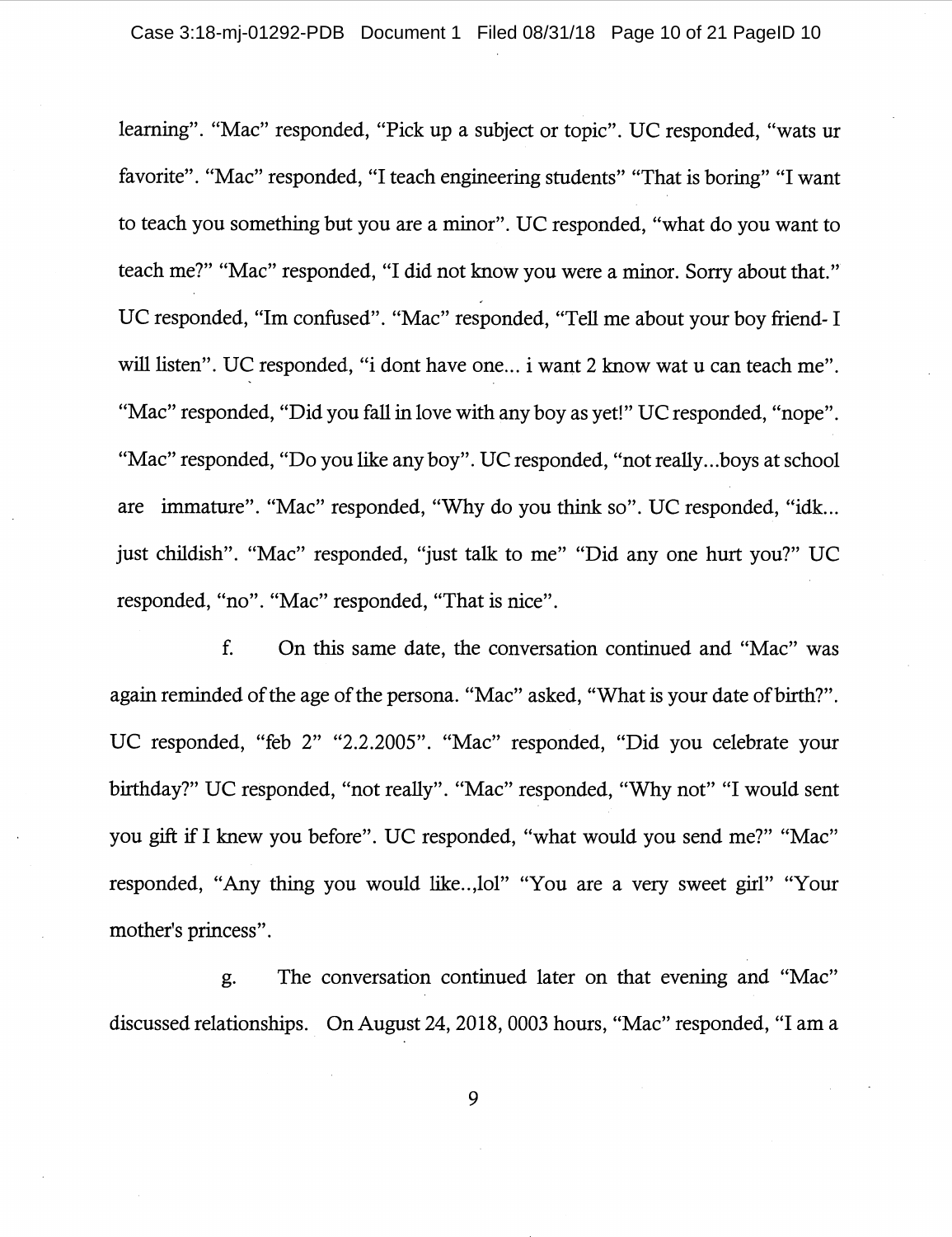nice person". UC responded, "are you nice at teaching?" "Mac" responded, "Sure I am" "I teach engineering students". UC responded, "Is there anything else you would teach me?" "Mac" responded, "I will". UC responded, "like?" "Mac" responded, "Life, relationship, future". UC responded, "wat kind of relationship?" "Mac" responded, "All kinds". UC responded, "wat will i learn from it?" "Mac" responded, "Your relationship with others". UC responded, "oh i thought you meant a relationship between us lol". "Mac" responded, "I can teach that very well lol". At 0017, UC responded, "and i want 2 know wat you would teach me about relationships lol". "Mac" responded, "Are you interested in know inch about relationship". UC responded, "inch?" "Mac" responded, "Knowing". UC responded, "oh lol... yes". "Mac" responded, "Do you feel lonely now?" UC responded, "yeah.. im all by myself'. "Mac" responded, "What are you missing when you are alone". UC responded, "somebody 2 teach me". "Mac" responded, "Teach what? Pl talk freely". UC responded, "i havent done anything before". "Mac" responded, "Such as ...lol". UC responded, "like... nothing lol". "Mac" responded, "Loving talk, romantic touch?" UC responded, "romantic touch sounds nice". "Mac" responded, "Are you ready for that? Lol". UC responded, "yes". "Mac" responded, "That is nice".

h. Later on that evening, on August 24, 2018, "Mac" and UC exchanged email addresses and "Mac" said he would send a picture of himself. "Mac" requested UC to email him expressing herself. At 0030, "Mac" asked "Do you have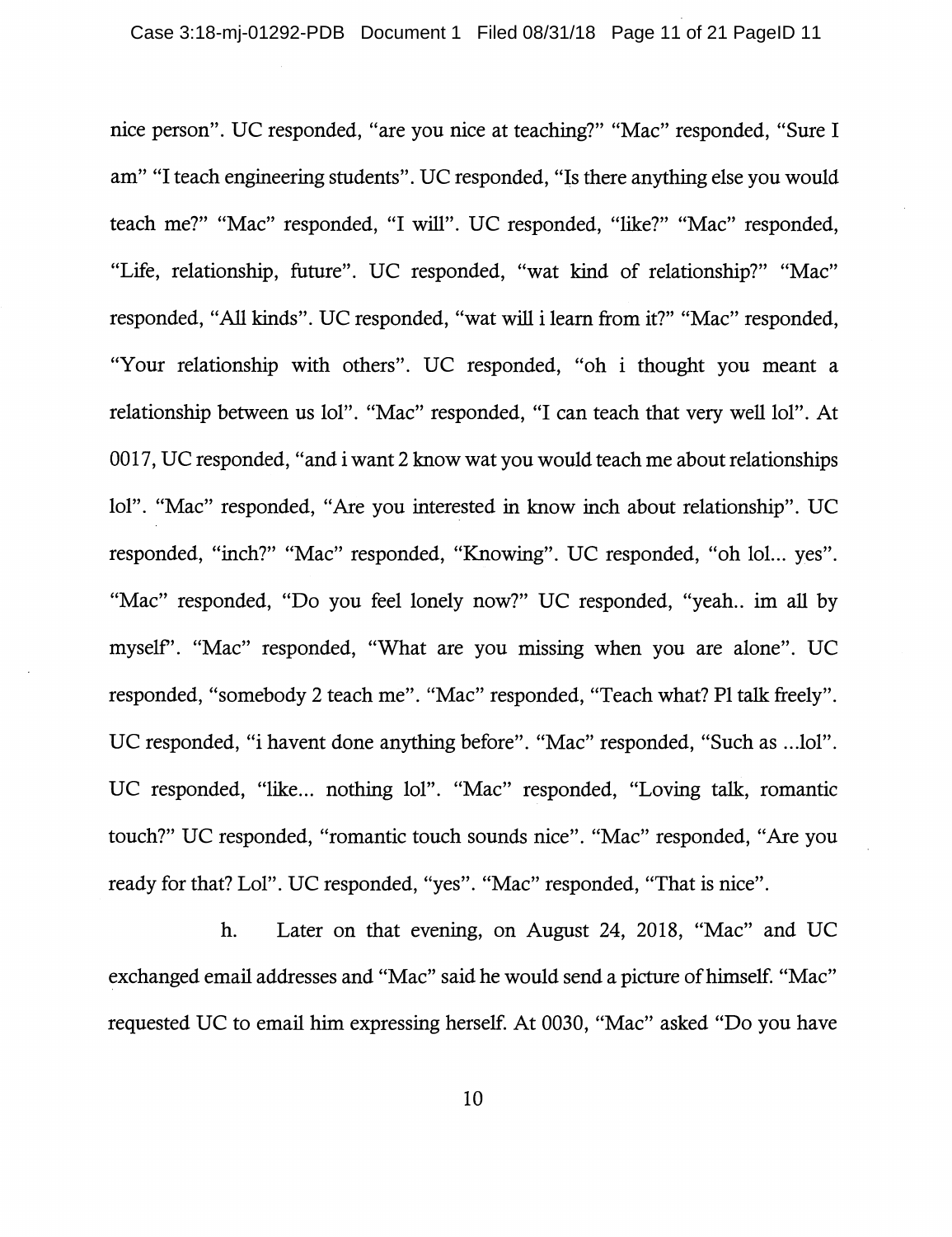any email address?" UC responded, "\_\_\_\_\_\_\_\_\_\_@\_\_\_\_\_\_\_\_\_\_.com". "Mac" responded, "My email address is: Virgoman@ \_\_\_\_\_\_.com" "Are you going to school tomorrow?" UC responded, "are u still going to send me a pie so I know wat u look like?" "Mac" responded, "Yes tomorrow. You will not like my pie but I will send" "Are you going to school tomorrow". UC responded, "why wouldnt I like it?" "Mac" responded, "You see it" "Are you at home tomorrow?" UC responded, "im sure its nice just like you". "Mac" responded, "Princess, write an email to me tomorrow and express yourself' "When I get back from office we will chat". UC responded, "express myself?" "Mac" responded, "Yes. Like you said, a romantic touch would be nice" "Express your mind, (heart symbol)" "Then I will know you better. You are shy, you need to express yourself'.

1. On August 24, 2018, the conversation continued between "Mac" and UC. "Mac" asked about UC's grandmother and mother.

j. On August 24, 2018, the conversation continued between "Mac" and UC. "Mac" stated that he sent UC a picture of himself. At 2013, "Mac" states "Emailed my pie as I promised". UC responded, "Awe ur so sweet. Lemme check my email" "I like it! Why would I not want to chat with you?". "Mac" responded, "See how ugly I am. Women don't like me..lol". UC responded, "I dont think ur ugly! I dont know y women wouldnt like u - u r so sweet". "Mac" responded, "Thank you (princess emoji)" "I have been alone for last ten years."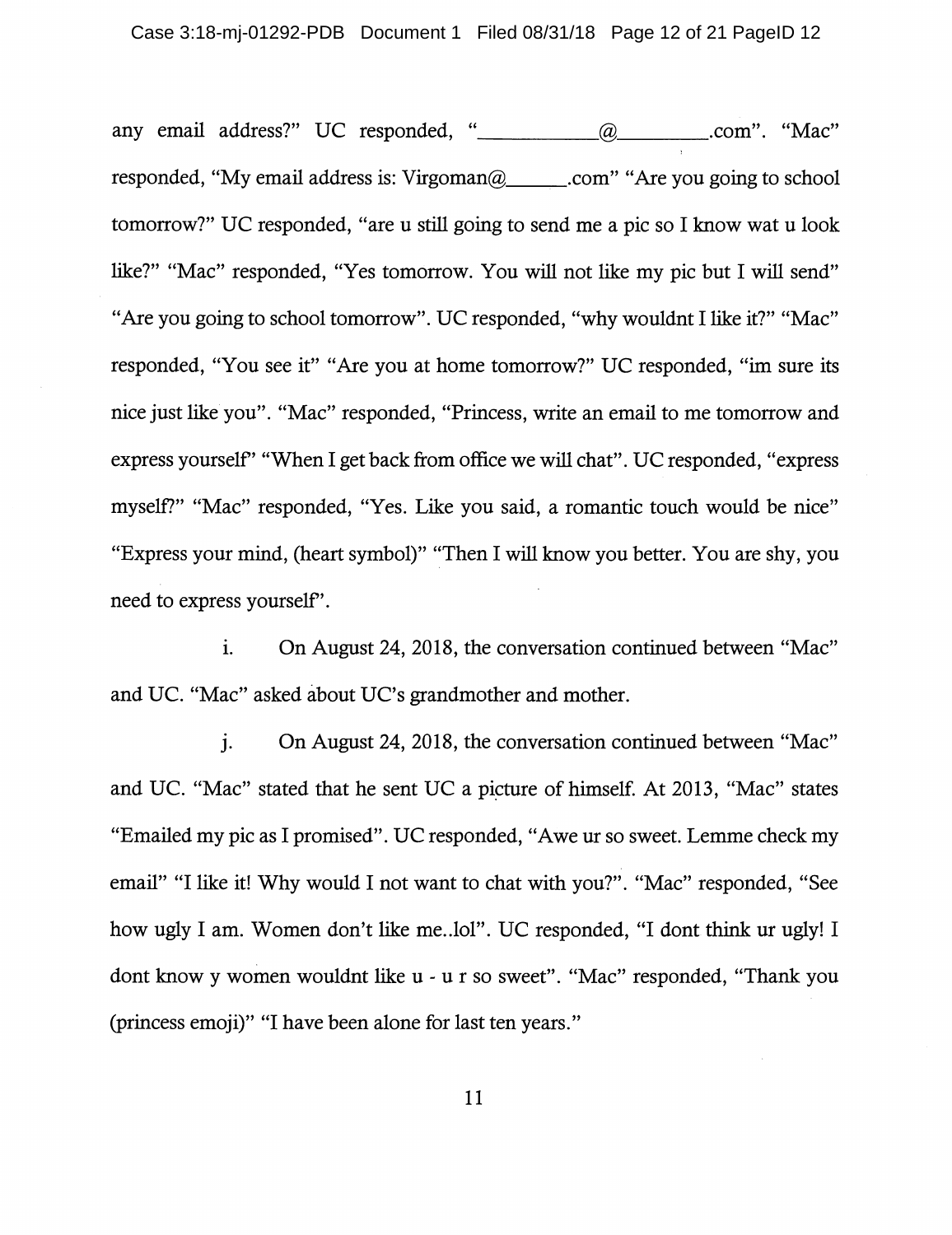k. On August 24, 2018, at 2013, UC received an email from virgoman $\omega$  .com. The email stated, "Hello Princess, Wake up! See who is here!! Mac". Attached to the email was a picture of an adult male's face and upper torso wearing a suit and tie. The file was titled, "Malek3.JPG" .1

1. On this same date, the conversation continued with "Mac" discussing the difference between making. love and sex. "Mac" said, " I don't use the word sex. Not a good word". UC responded, "Oh... well what word do you use?" "Mac" responded, " Making love" "Lol ... ,you are learning now". UC responded, "that does sound nicer" "yes I am wat else will you teach me?" "Mac" responded, "You love someone and both of you make love" "Sex is an act." "Love making means you enjoy while you are making it with love". UC responded, " I like learning about this from you." UC responded, "Why". UC responded, "Because I want to learn about sex and making love". "Mac" responded, "Interesting!" "I will teach you without using dirty language".

m. Later on this same date, "Mac" began discussing with UC about love songs and requested for UC to listen to a particular song. "Mac" asked, "How do you feel when you listen to this song?" "????" UC responded, "im trying to think how 2 explain it ... it makes me feel good". "Mac" responded, " Do you feel: love, romance,

<sup>&</sup>lt;sup>1</sup> I have reviewed this photo and the Florida driver's license photo for MALEK and I believe that these photos depict the same person.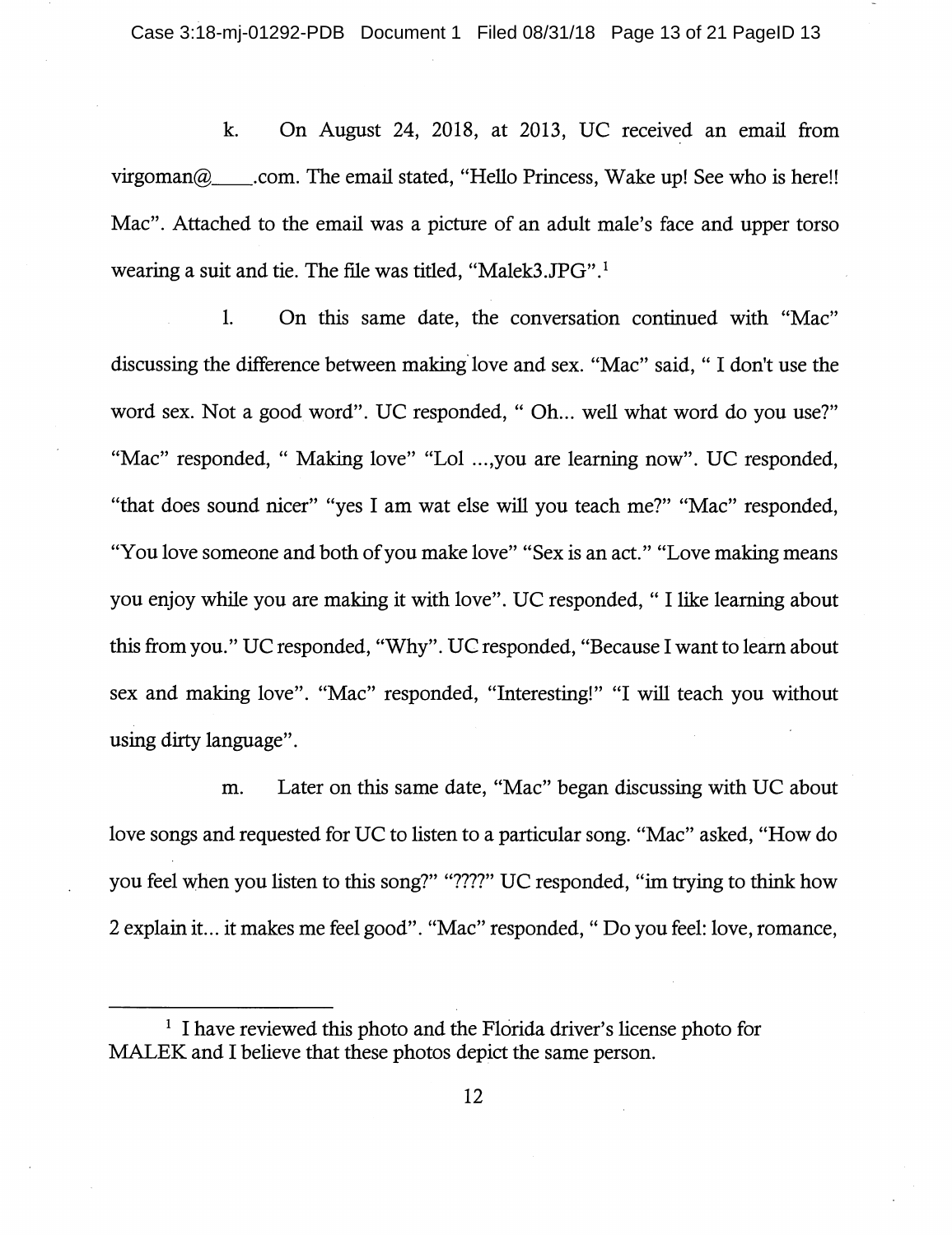warm inside?" UC responded, "yes" "maybe on the love... never been in love to know". "Mac" responded, "Wonderful feeling" "Do you want to be loved by someone?" UC responded, "loved in what way?" "Mac" responded, "Real love not sex" "Do you want to love someone?" UC responded, "i want both". "Mac" responded, "Are you trying to learn?" UC responded, "yes". "Mac" responded, "How do you want to learn?" "Lal". UC responded, "How can I learn?" "like i want 2 learn 4 real". "Mac" responded, "You can tell me". UC responded, "are you going to teach me for real?" "Mac" responded, "Real". UC responded, "how will you do that?" "Mac" responded, "You tell me". UC responded, "ive never done any of this. I dont know". "Mac" responded, "I know how to love". UC responded, "love or make love?". "Mac" responded, "Love". UC responded, "I thought you meant to make love.". "Mac" responded, "Love first". UC responded, "so no sex, but have to love before you can make love?" "Mac" responded, "Sure" "You make love when you are 18". UC responded, "Sorry Im confused and trying to understand". "Mac" responded, "Ask questions". UC responded, "I dont tum 18 for a long time". "Mac" responded, "Do you want make love at 14?" UC responded, "Yes I do but I wont be 14 until Feb.". "Mac" responded, "Are you physically and mentally ready?...lol". UC responded, "yes". "Mac" responded, "Nice" "Can you send me your full picture?" "????" UC then sent another photo used by JSO for this type of investigation depicting a young looking female to "Mac". ·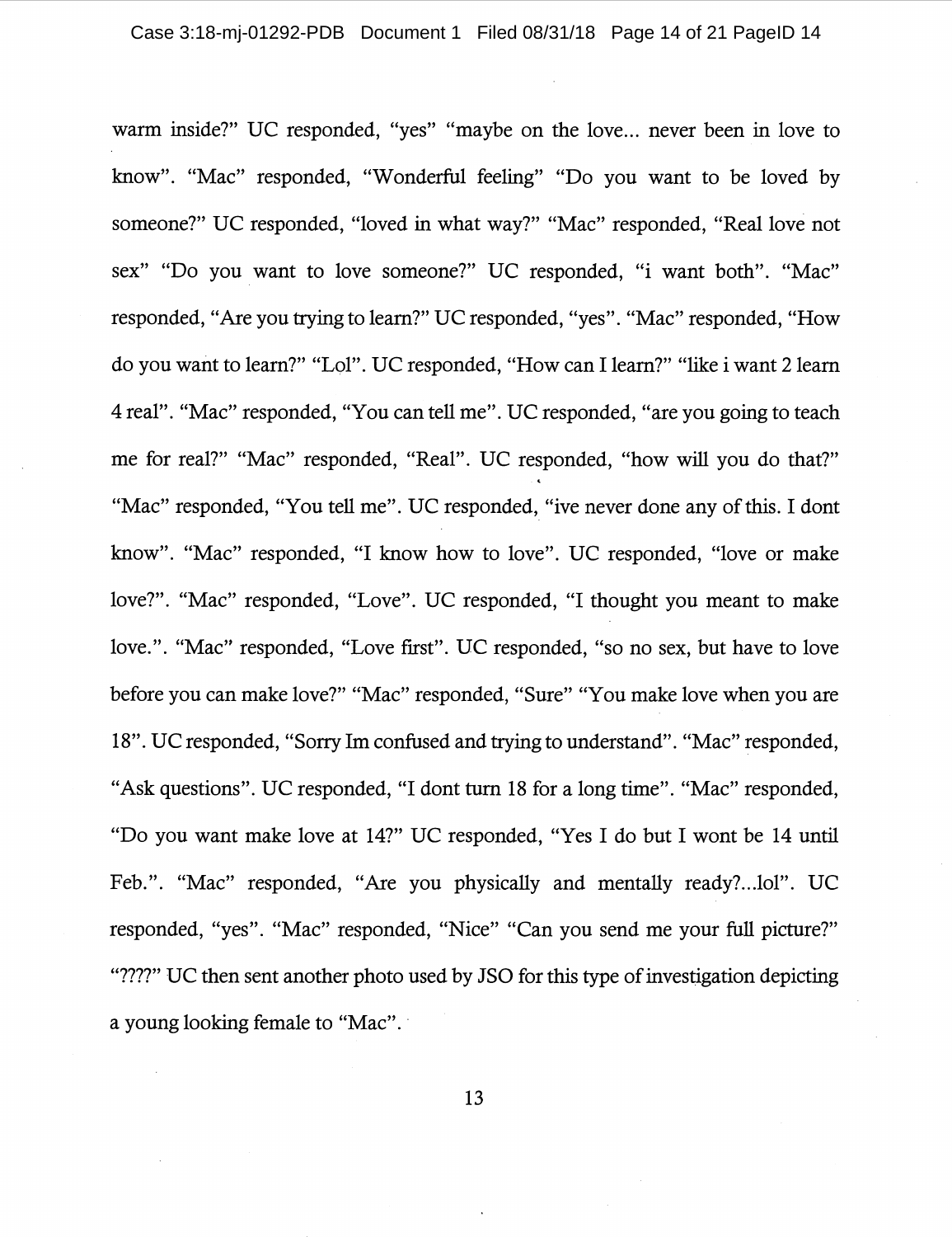n. Later on this same date, at 2326, "Mac" asked UC to talk on the telephone. "Mac" asked, "Tell me what do you like about love?" UC responded, "love or making love?" "Mac" responded, "Both". UC responded, "I havent made love to anybody ever before." "Mac" responded, "I know that" "Do you feel comfortable talking to me on the phone?" UC responded, "yes i can talk for a few minutes". "Mac" responded, "Close the door and call me". UC responded, "ok". "Mac" responded, "Thank you princess".

o. On August 24, 2018, at 2352, UC called "Mac" using the same numbers utilized in the text messages. The duration of the call was sixteen minutes six seconds. During the call, the male speaking to UC identified himself as "Mac." "Mac" made several statements that reiterated UC's minor age and what he wanted to do with her, such as the following statements:

"Did you go to school today S \_\_ ."

"I like your picture. I like your smile you know S\_"

"I can pick you up and bring you back safely"

"You know you are still not 14 so we need to be very careful"

"If you want to learn I can teach you"

"I know that you don't have experience, you are trying to learn you are trying to do things"

"And you are still 14, I want to be careful"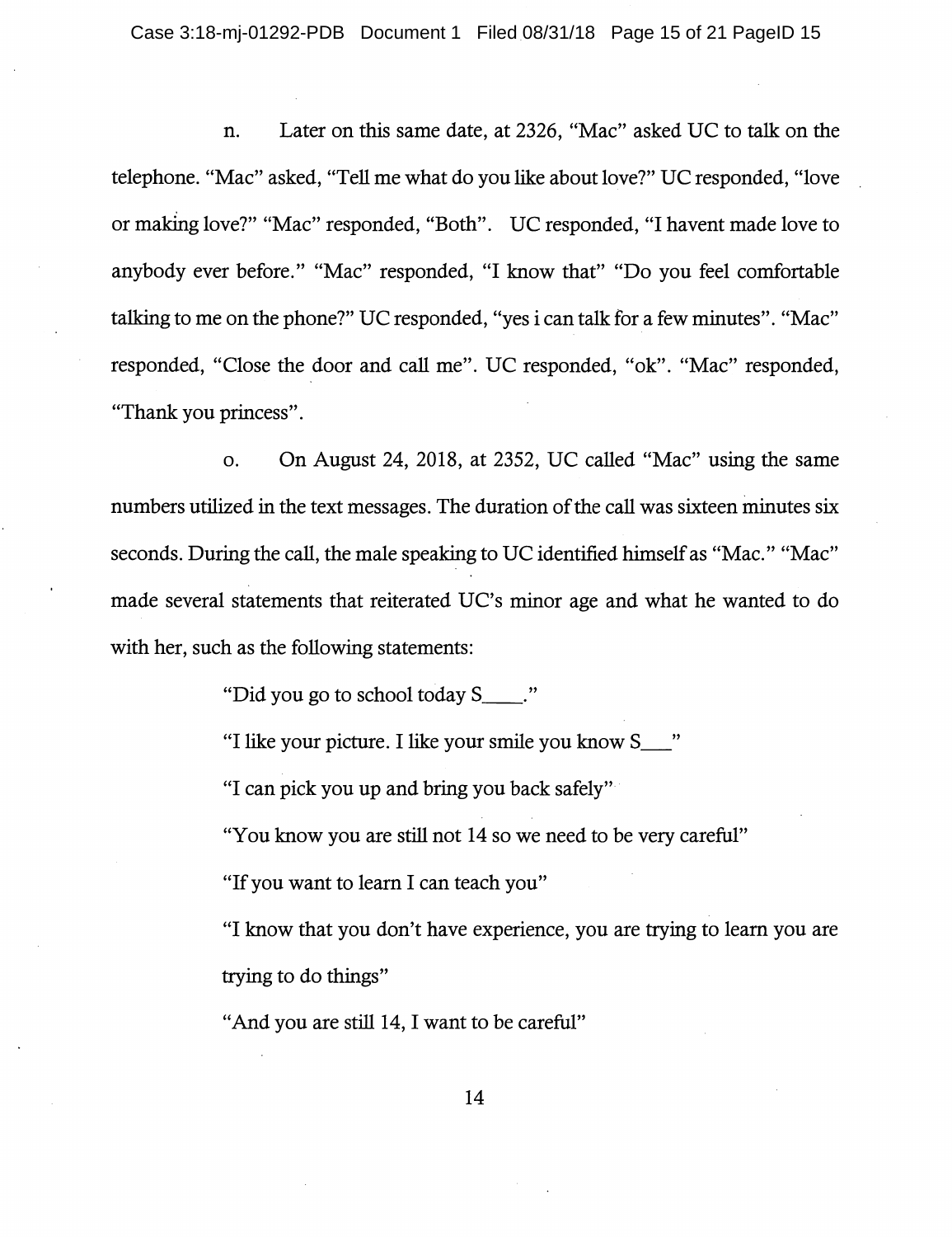"I want to show you the beautiful things of life, I'm not talking about only love or lovemaking"

"I'll never ask you to do anything you don't like"

p. The online conversation continued later that same evening and "Mac" discussed teaching UC about love making and pregnancy. On August 25, 2018, at 0008, "Mac" said, "You look sexy in the last pie". UC responded, "i like that you think i look sexy" "thank you". "Mac" responded, "You are" "Physically matured also" "Do you have monthly period?". UC responded, "yes why?" "Mac" responded, "Then you are a young woman....lol" "Then you will enjoy" "???" "Sleepy?" UC responded, "i will enjoy what?" "Mac" responded, "Love making". UC responded, "i would hope i enjoy it lol". "Mac" responded, "You will enjoy" "I will teach you". UC responded, "you will teach me to make love in what way". "Mac" responded, "I am driving to Orlando in the morning" "Yes" "I can see you if you can come out". UC responded, "wats in Orlando". "Mac" responded, "Visiting a family" "Be back on Sunday night". UC responded, "how will you teach me?" "Mac" responded, "???" "I will explain to you, show you picture and make you ready" "You will have to spend time together". UC responded, "make me ready?" "Mac" responded, "Ready for that moment" "Ready mentally and physically". UC responded, "I am ready mentally and physically". "Mac" responded, "Wow lol" "Then you don't need to learn". UC responded, "what do you mean?" "Mac" responded, "You are ready for love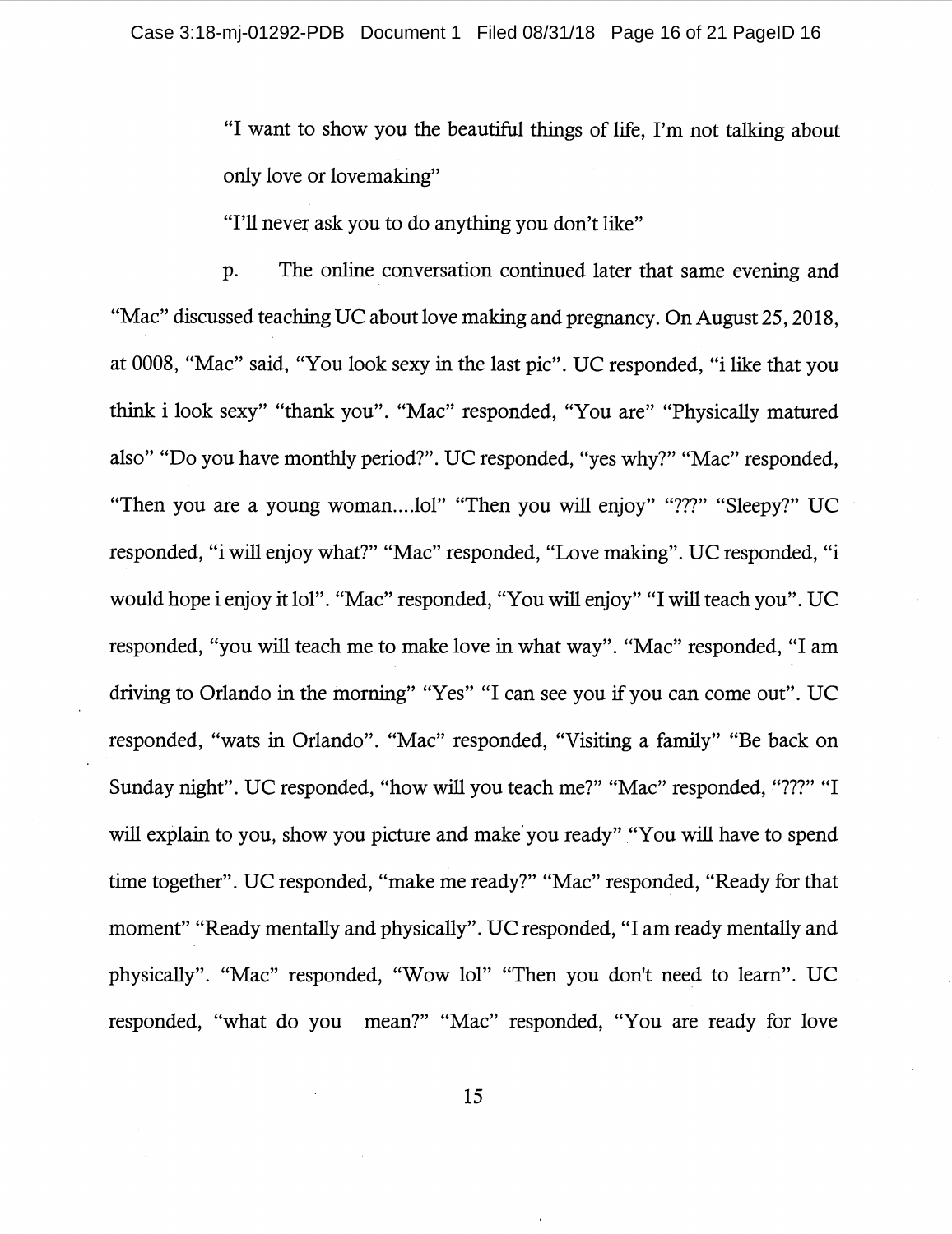making". UC responded, "will it hurt?" "Mac" responded, "I will make sure it does not" "I go slowly". UC responded, "can i get pregnant? I would be in so much trouble at 13 if i did". "Mac" responded, "Best thing: I bring you. to my apartment. Then we have our our privacy" "Best time to do on the following day after your period ends". UC responded, "oh... lol I just stopped yesterday". "Mac" responded, "Safest now" "Lal". UC responded, "ok so.... ??" "Mac" responded, "Can you come to any shopping mall tomorrow?" UC responded, "theres not a mall close enough to walk to". "Mac" responded, "I could give you money for taxi. But how I do that?" "Can you walk one block and wait for few mins". UC responded, "right now?" "Mac" responded, "No" "Tomorrow day time". UC responded, "i have horse riding lessons in the morning but can in the afternoon". "Mac" responded, "What time you think?" UC responded, "I'd be back around 4". "Mac" responded, "Let me think I will let you know". UC responded, "ok. and you promise i cant get pregnant just because of the day after my period??" "Mac" responded, "No never" "I take all the responsibility of your life". UC responded, "ok good". "Mac" responded, "You can do it up to 5 days after last day of period". UC responded, "oh ok". UC responded, "Your next period will be on September 24. It is safe to do between sept 19 through 24" "You are learning from me. Lal". UC responded, "ok as long as i dont get pregnant because i would be grounded 4 the rest of my life lol". "Mac" responded, "I will care for your rest of the life...lol". UC responded, "u r so sweet". "Mac" responded, "You are a princess, you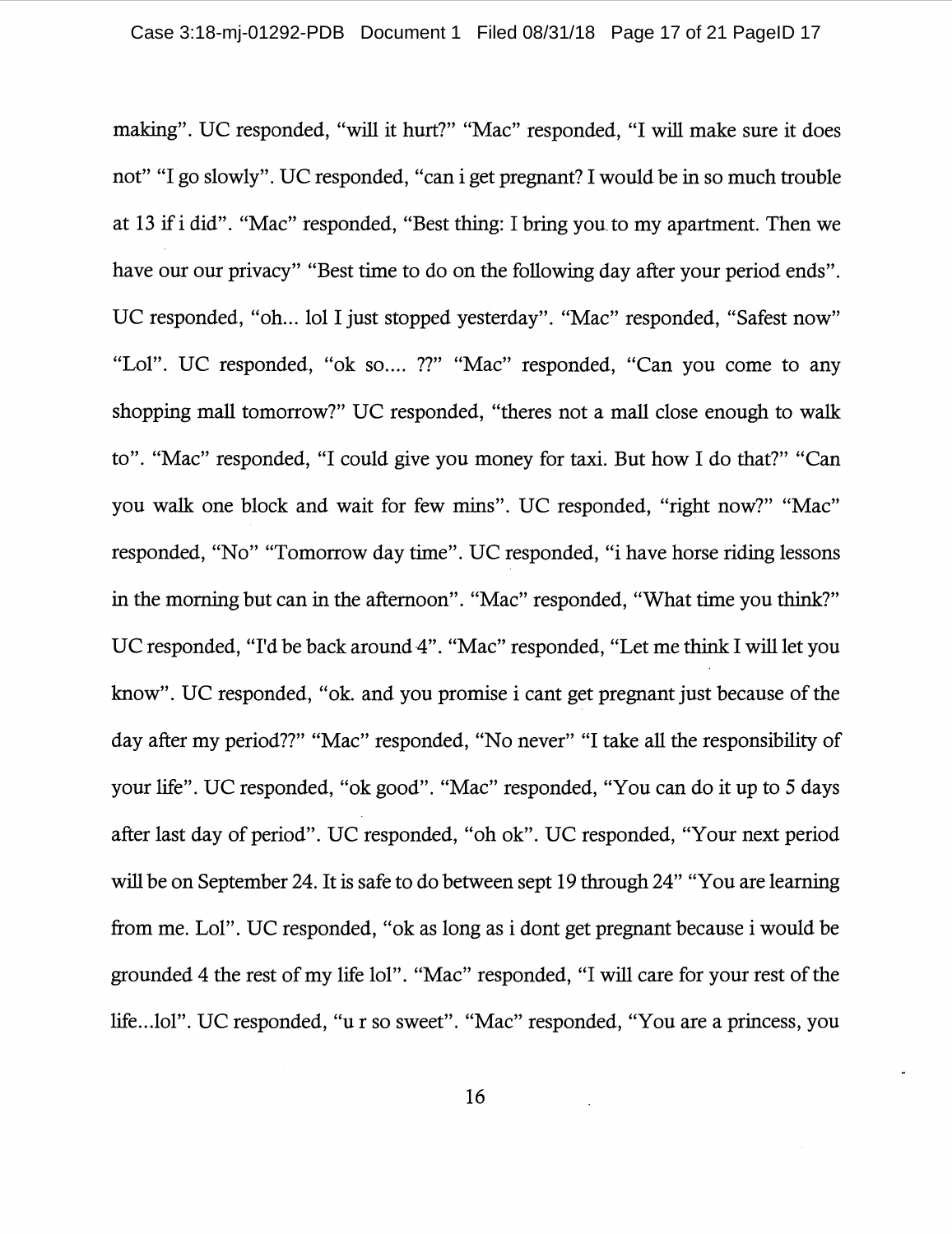deserve happiness in life". UC responded, "then you are my prince". "Mac" responded, "If you can love (heart emoji) me". UC responded, "I will find out tomorrow". "Mac" responded, "Lol let us try to meet tomorrow. If not we will try again. I want you" "to be safe... (unknown emoji). UC responded, "cant wait". "Mac" responded, "Me too" "Do you know how to kiss?" UC responded, "will you kiss me?" "Mac" responded, "Yes. That is the first symbol of love...,(heart emoji)". UC responded, "(heart emoji) Awe". "Mac" responded, "My sweet kisses on your lips (lips emoji)". UC responded, "(wink kiss emoji)". "Mac" responded, "Do you feel love.... lol". UC responded, "i feel something". "Mac" responded, "It's getting late, let us go to bed.... good night". UC responded, "good nite". "Mac" responded, "Sweet dream (kiss emoji, kiss emoji)". UC responded, "sweet dreams 2 u 2 (heart eyes emoji)". "Mac" responded, "(heart emoji, heart emoji" "In bed, thinking about you, your sweet talking (flower emoji)".

q. On August 25, 2018, "Mac" continued to text with UC. "Mac" explained that he was not going to be able to meet that day as previously discussed. At 1649, "Mac" said, "S<sub>\_\_\_\_</sub> I am in Orlando" "I will try to see you tomorrow" "Pl text me your address". UC responded, "u arent coming today?" "Mac" responded, "Hi princess" "I am in Orlando tonight" "Planning for tomorrow".

r. That same day "Mac" discussed plans for meeting UC the following day to engage in sexual activity. "Mac" responded, "I like your sexy pie"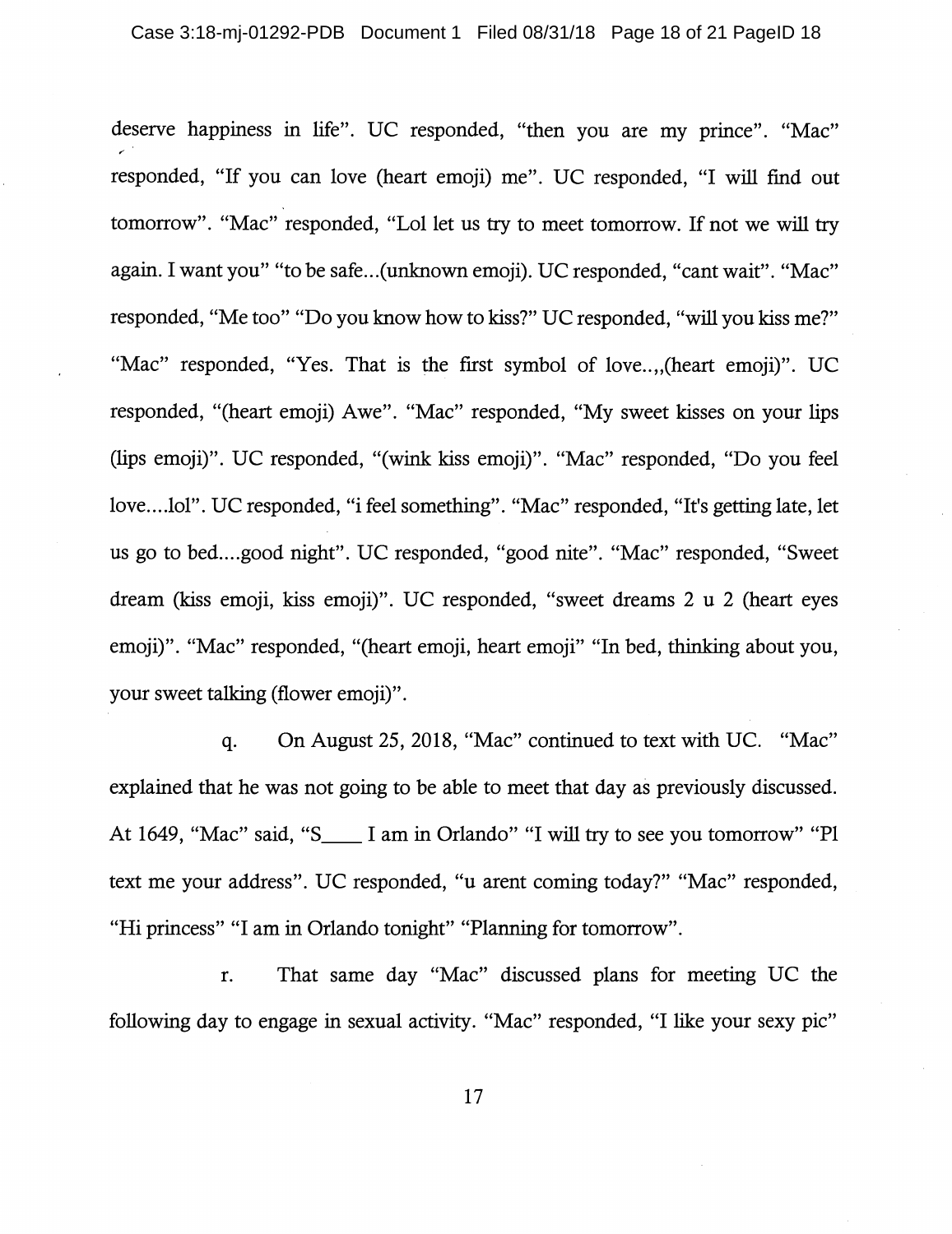"do u have another pie?" UC responded, "I will have to look". "Mac" responded, "Do you have another sexy pie?" UC responded, "wat r u going 2 do 2 me first?" "Mac" responded, "Loving kiss (kiss emoji)" "Then foreplay" "Then play" "??" UC responded, "that sounds wonderful" "wat will u do in foreplay?" "Mac" responded, "Touching you, your boobs (what size), kissing your boobs" "Touching down there, making you wet". UC responded, "oh that sounds really nice!! I cant wait". "Mac" responded, "Do u have nice boobs? Lol". UC responded, "i guess so... lol". "Mac" responded, "Any pie? Lol". UC responded, "like a pie of my boobs?" "Mac" responded, "Would be nice". UC responded, "idk.. im not comfy sendin a pie like that". The conversation continued. "Mac" responded, "I will kiss your nipples and make you horny...," "You will be wet down there when you will be horny". UC responded, "i cant wait" "wat else are u going 2 do to me?" "Mac" responded, "I will push it slowly slowly so that you don't get hurt but enjoy (nose emoji)". UC responded, "push it?" "like the song u sent me?" "Mac" responded, "My love rod...". UC responded, "where will u push your love rod?. "Mac" responded, "Into your love tunnel". UC responded, "will it hurt?" "Mac" responded, "Your wet vagina" "Not hurt if it is wet" "I will me it wet". UC responded, "oh ok good im glad it wont hurt" "how will u make it wet?" "Mac" responded, "I know that love making technique" "lol". UC responded, "tell me about it". "Mac" responded, "During foreplay I will undress you, and touch your everything". UC responded, "wat do u want me 2 do".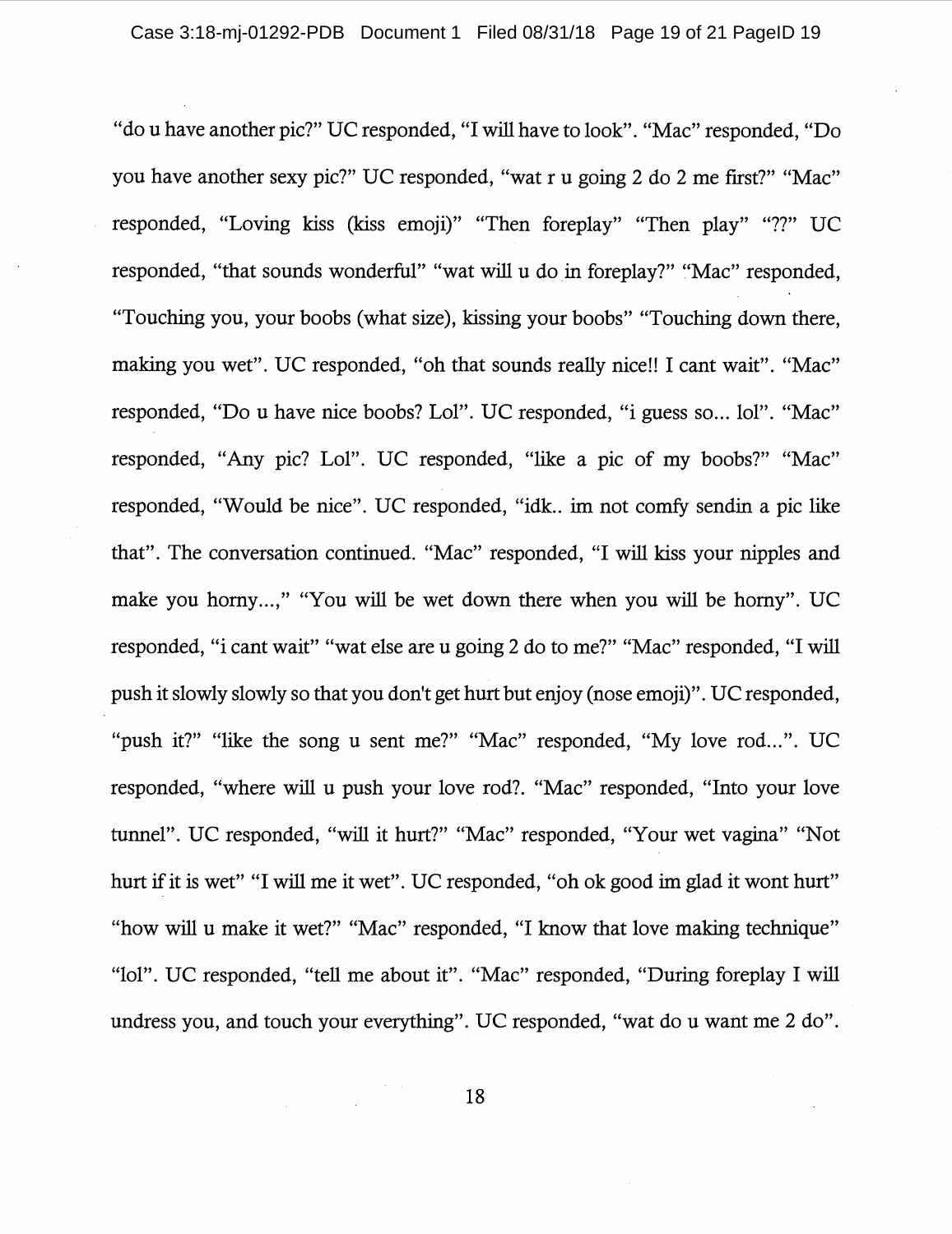"Mac" responded, "Kiss me, play with my love handle...". UC responded, "play with it how?" "Mac" responded, "I am getting horny now just talking about it" "Whatever you like". UC responded, "I wish u werent in orlando". "Mac" responded, "Can you come out at night say 11 pm and go back 2 am". UC responded, "tonite??" "Mac" responded, "No" "Any night when your granny is sleeping". UC responded, "ahh man I thought u meant 2nite".

s. On August 26, 2018, "Mac" continued the conversation and discussed the details of meeting with UC. At 1344, "Mac" said, "I am driving to Jacksonville. I need your address.". UC responded, "Hey! Im sorry I forgot my phone while we went 2 church then 2 eat. It's like a Atlantic and Kerman" "theres like a store right there I can meet u at as sson as my granny leaves". "Mac" responded, "Give me exact address". UC provided an exact address for the undercover operation site and later that day MALEK arrived at the designated meeting location and was arrested by JSO. Detective Maynard told me that during the inventory of MALEK'S vehicle, a 2004 Kia Sedona, prior to towing, a bottle of "Max Load" was found. This bottle's label stated the following: "CUM HARDER! CUM LONGER! CUM MORE!"

t. On August 29, 2018, Detective Maynard sent me an email with a document from the State of Florida Driver and Vehicle Information Database (DAVID), which indicated that an individual named MOHAMMAD ABDUL MALEK with a date of birth of January 1, 1951, listed the address of 9054 Ridgeview